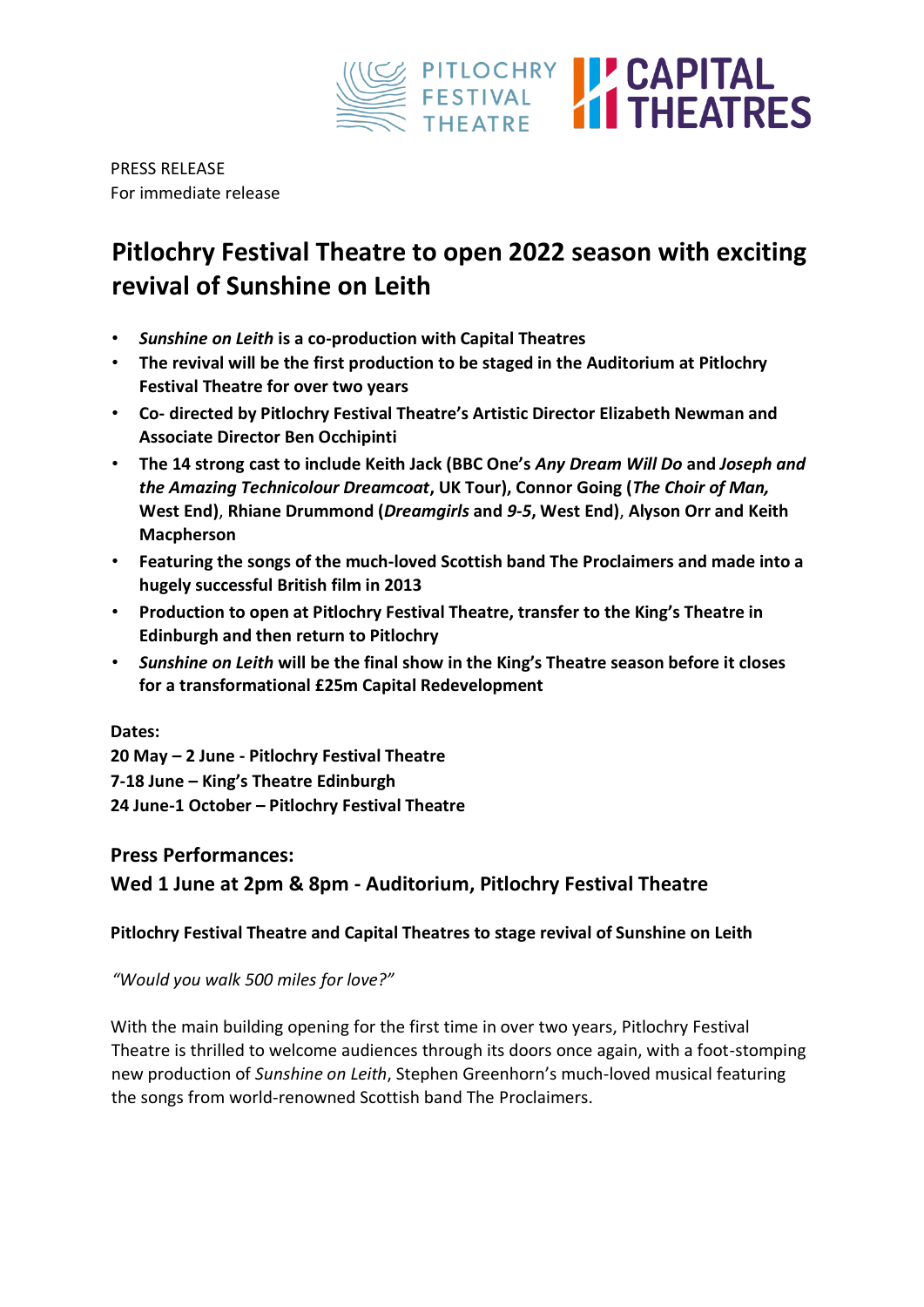

### Co-produced with Capital

Theatres, *Sunshine on Leith* will open at Pitlochry Festival Theatre from 20 May – 2 June, then transfer to the King's Theatre Edinburgh from 7-18 June before heading back to the Perthshire theatre from 24 June -1 October.

Originally staged at Dundee Rep in 2007 before being transformed in to the 2013 smash hit feature film adaptation starring Jane Horrocks and Peter Mullan**,** *Sunshine on Leith* sees the return of service members Davy and Ally from war overseas, to be confronted with civilian life filled with relationships, blind dates, and new responsibilities. As the pair embark on intertwining journeys in love, they begin to question what home really means to them as they rediscover their sense of identity.

Set to the classic songs of much-loved **The Proclaimers**, including "*I'm Gonna Be (500 Miles)*, "*Letter from America*" and of course the emotive "*Sunshine on Leith*", this feel-good Scottish musical asks the question, would you walk 500 miles for love?

*Sunshine on Leith's* excellent cast is led by **Keith Jack** and **Connor Going**, playing fellow service members and best friends Ally and Davy. Keith Jack is best-known for BBC1's *Any Dream Will Do* where he was runner-up in the popular BBC talent show. His extensive theatre credits include the UK tours of *Fame* and *Joseph and the Amazing Technicolour Dreamcoat* while Connor's credits include last year's Pitlochry Festival Theatre production of *Wind in the Willows* and the touring production of *The Choir of Man*.

Starring alongside them are **Rhiane Drummond** (*Dreamgirls* and *9-5*, West End and *Heathers*, UK Tour) as Yvonne; **Blythe Jandoo** (*Wizard of Oz*, Sheffield Crucible and appearing in the films *Aladdin* and *Beauty and the Beast*, Walt Disney Pictures) as Liz; **Meg Chaplin** (*Arrival*, imPOSSIBLE and *The Midnight Child*, UK Tour) as Eilidh; **Rachael McAllister** (*A Christmas Carol,* Pitlochry Festival Theatre) as Hazel; **Keith Macpherson** (*Stan and Ollie*, BBC Films and *Donald and Benoit*, Pitlochry Festival Theatre) and Scottish singer **Alyson Orr** (*Cinderella*, Pavilion Theatre Glasgow) as husband-and-wife Rab and Jean.

The cast is completed by **Jessica Brydges** (*Peter Pan*, Maltings Theatre); **Richard Colvin** (*Sunshine on Leith*, UK tour and *A Christmas Carol*, Bolton Octagon); **Anna Fordham** (*The Borrowers*, Watermill Theatre and *The Athena*, Sky); **James Hudson** (*The Choir of Man*, West End and *Saturday Night Fever*, West End/UK Tour); **Kit Orton** (*Oliver*, Watermill Theatre) and making his professional stage debut **Richie Spencer.** 

Directed by Pitlochry Festival Theatre's Artistic Director **Elizabeth Newman** (*Summer Holiday*, *The Adventures with the Painted People* and *Faith Healer,* Pitlochry Festival Theatre*)* and the Theatre's Associate Director **Ben Occhipinti** *(Wind in the Willows,* Pitlochry Festival Theatre*),* designed by **Adrian Rees,** with lighting by **Kate Bonney**, musical direction by **Richard Reeday**, sound design by **Shaun Clark**, movement by **Lesley Hutchison** and costume design by **Julie Carlin**.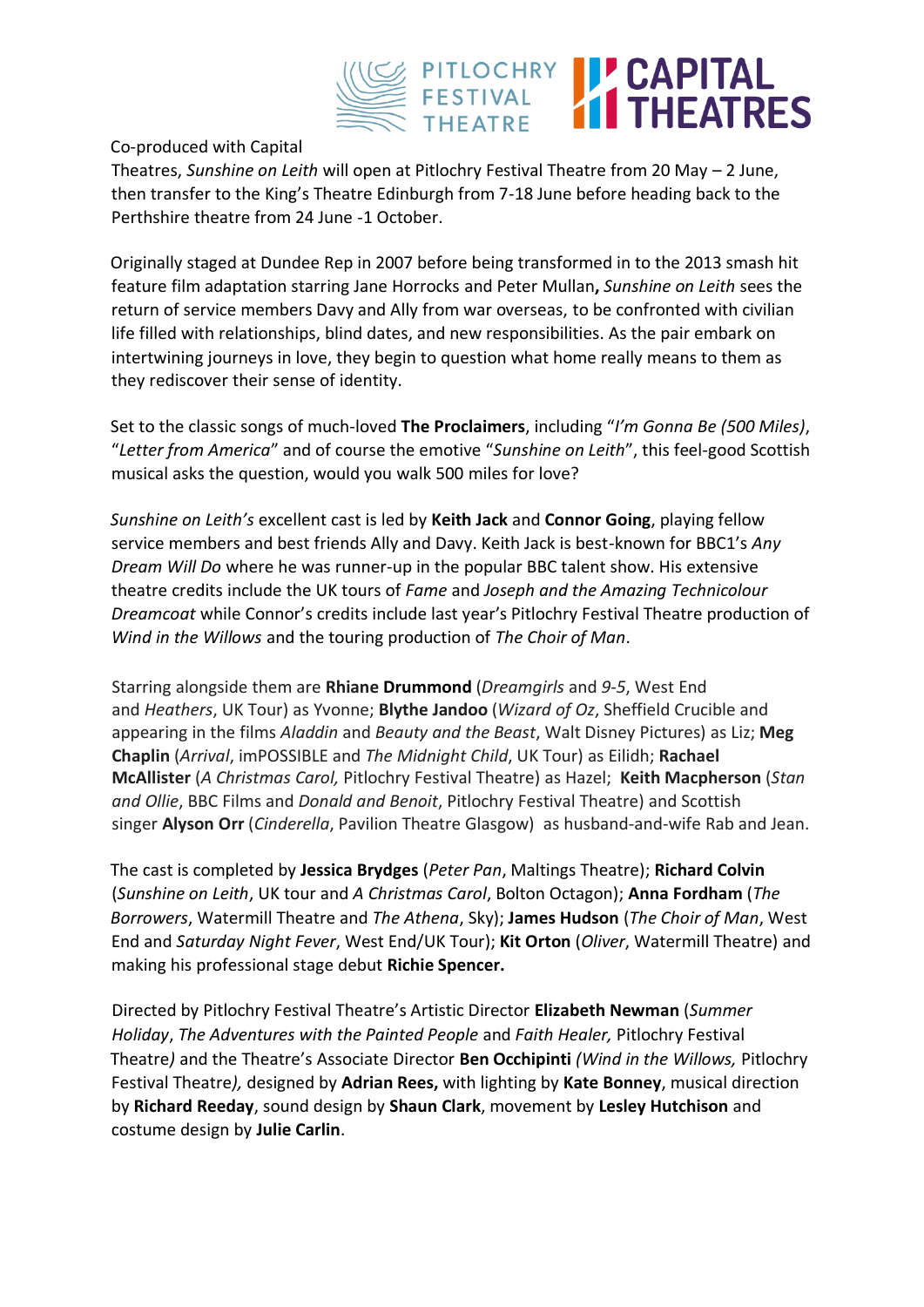

#### **Elizabeth Newman** said:

*"It has been an incredibly challenging couple of years, but we are very excited about the future. After two years without performances indoors, reopening Pitlochry Festival Theatre with Sunshine on Leith feels like the perfect way to welcome audiences back inside. I've wanted to make Stephen Greenhorn's fantastic Scottish musical (with many classics from The Proclaimers) for years. It is an uplifting, hopeful story about family, responsibility, and love. And the musical itself is the perfect blend of singing, drama, music, and dancing.* 

*This will be a brand new production performed by an incredibly talented Ensemble of actor-musicians, and it's being made by a brilliant creative team at Pitlochry Festival Theatre and Capital Theatres. I am looking forward to co-directing with Ben Occhipinti, as both of us have greatly missed making memories with audiences. After everything that has happened, this wonderful musical offers us the chance to really celebrate life. It certainly feels like we've walked 500 miles to come back together, and I couldn't think of a better song for us to be singing as we welcome people back indoors.* 

## **Fiona Gibson,** Chief Executive of Capital Theatres said:

*"We're beyond excited to be co-producing Sunshine on Leith with Pitlochry Festival Theatre as the King's final show before its transformational redevelopment and today we welcome our fantastic cast to visit theatre and take a wee tour around Leith. For Capital Theatres, producing this show expands on our ambition to be at the heart Scotland's theatre community, developing Scottish talent – which this cast is brimming with. Sunshine on Leith will also be a fitting swan-song to The King's as we know it, before it re-emerges as a re-invigorated world-class theatre and thriving community hub."*

#### Playwright **Stephen Greenhorn** said:

*"I'm thrilled at the prospect of a new production of Sunshine on Leith at one of my favourite theatres. Pitlochry Festival Theatre has a fabulous history with musicals, and I can't wait to see Elizabeth and her amazing team bring their magic to the show."* 

*Sunshine on Leith* will open at Pitlochry Festival Theatre from 20 May – 2 June and then transfer to the King's Theatre in Edinburgh from the 7-18 June. The production will then return to Pitlochry from 24 June – 1 October.

Tickets for *Sunshine on Leith* are available from the box office on 01796 484626 or online at [pitlochryfestivaltheatre.com](http://www.pitlochryfestivaltheatre.com/)

**-Ends-**

**For all press interviews please contact Duncan Clarke PR: T 07880893750 or E duncanclarkepr@gmail.com**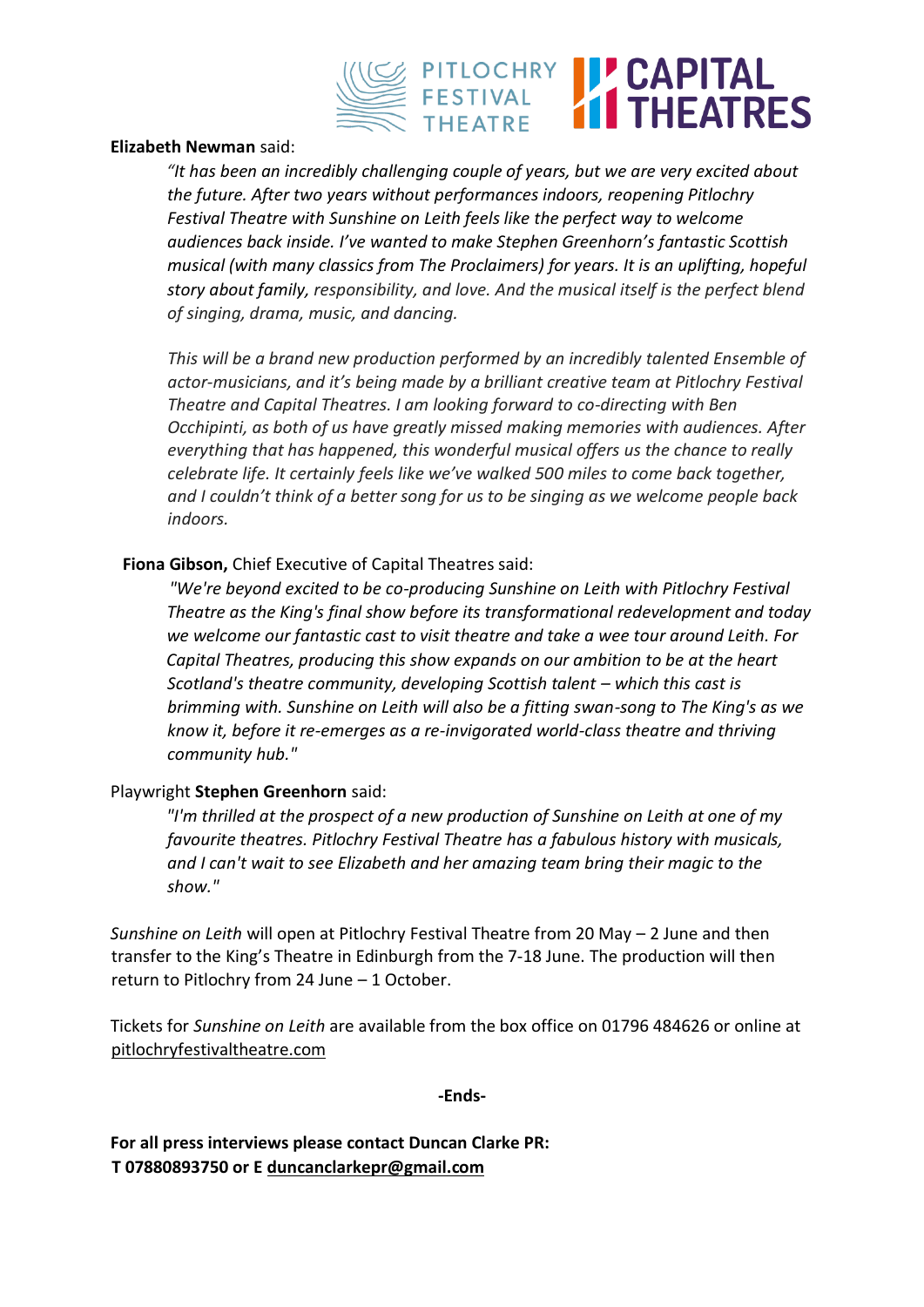

#### **NOTES TO EDITORS Press Performances: Wed 1 June at 2pm & 8pm, Auditorium, Pitlochry Festival Theatre**

**CREATIVE TEAM**  Pitlochry Festival Theatre and Capital Theatres present **Sunshine on Leith**  A musical written by Stephen Greenhorn Featuring the songs of The Proclaimers New Musical Arrangements by David Shrubsole Original production at Dundee Rep on 18th April 2007 Performed by arrangement with Music Theatre International

Directed by Elizabeth Newman and Ben Occhipinti Set Design by Adrian Rees Lighting Designed by Kate Bonney Sound Design by Shaun Clark Costume Design by Julie Carlin Musical Direction by Richard Reeday Movement Direction by Lesley Hutchison

Cast: Keith Jack (Ally), Connor Going (Davy), Rhiane Drummond (Yvonne), Alyson Orr (Jean), Blythe Jandoo (Liz), Keith Macpherson (Rab), Rachael McAllister (Hazel), Jessica Brydges (Ensemble), Meg Chaplin (Eilidh), Richard Colvin (Ensemble), Anna Fordham (Ensemble), James Hudson (Ensemble), Kit Orton (Ensemble), and Richie Spencer (Ensemble).

#### **LISTINGS**

**Sunshine on Leith 20 May – 1 October Eve perf at 8pm**: May: 20, 21, 31 / June 1, 2, 24, 28 / July: 2, 4, 15, 27 & 28 / August: 1, 6, 9, 12, 18 & 19 /September: 1, 6, 15, 19, 23 & 30 **Mat perf at 2pm**:1, 25 & 29 June; 16 & 23 July; 2, 7, 16 & 24 September & 1 October

**Ticket prices:** From £16-£39 **Box Office and group bookings:** 01796 484626 **email**  boxoffice@pitlochryfestivaltheatre.com **Website[:](http://www.pitlochryfestivaltheatre.com/)** [pitlochryfestivaltheatre.com](http://www.pitlochryfestivaltheatre.com/)

**King's Theatre Edinburgh**  Tue 7 to Sat 18 June 2022 **Matinees and Evenings available**  [www.capitaltheatres.com](http://www.capitaltheatres.com/) | 0131 529 6000 **Edinburgh Press Performance**: Tuesday 7 June 2022, 7.30pm contact lauren.scott@capitaltheatres.com to book

#### **Pitlochry Festival Theatre. A Theatre for Everyone. A Theatre for a Lifetime.**

For over 70 years, we've been Highland Perthshire's artistic heart and soul, sitting perched on the edge of the River Tummel and looking out to Ben-y-Vrackie. Established 1in 951 as The Theatre in a Tent, Pitlochry Festival Theatre offers a theatrical experience unique in Scotland - a summer season performed in repertory, allowing audiences to enjoy six different productions in six days, all performed by a resident company of actors. Now